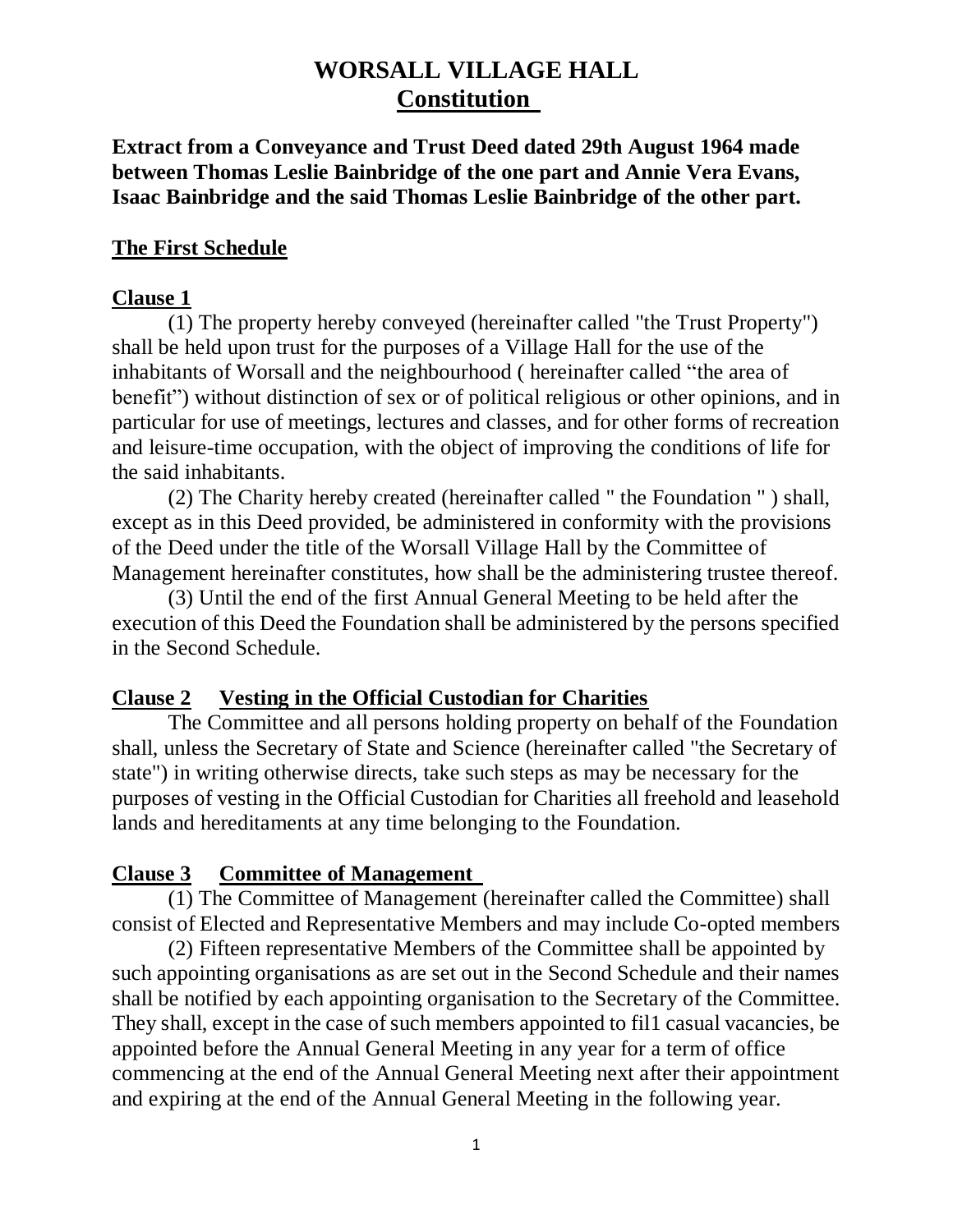(3) The Committee shall have power to co-opt not more than four members to hold office until the end of the Annual General Meeting following their co-option.

(4) Any competent member of the Committee may be reappointed or reselected.

## **Clause 4 Additional Members**

In the event of any application for representation on the Committee being received from any existing or newly-formed organisation in the area of benefit the Committee may, upon a resolution supported at a duly constituted meeting of the Committee by the votes of a majority of not less than two-thirds of all the members of the committee allow such organisation to appoint three Representative Members of the Committee, in the same manner as if such organisation had been specified in the Second Schedule of the deed.

Provided that no such resolution shall be effective until it has been approved in writing by the Secretary of State.

#### **Amendments (1970)**

The following Resolutions were passed at a meeting of the Village Hall Management Committee on the Twenty Sixth November 1970 and approved by the Department of Education and Science dated 18th December 1970:-

## (1) **Additional Representative Members**

In accordance with Clause 4 of the Conveyance and Trust dated 29th August 1964 it is resolved that the following organisations shall each be entitled to appoint representatives to the Committee of Management.

Worsall Badminton Club Worsall Folk Dance Group Worsall Village Society

## **(2) Restriction in Representation**

It is resolved that the appointing organisations shall for the time being restrict their appointments to the Committee of Management to two Representatives per organisation.

#### **3) Elected Members**

In accordance with Clause 3 of the Conveyance and Trust Deed it is resolved that for the time being up to three Elected Members of the Com|mittee of Management be appointed at the Annual General Meeting.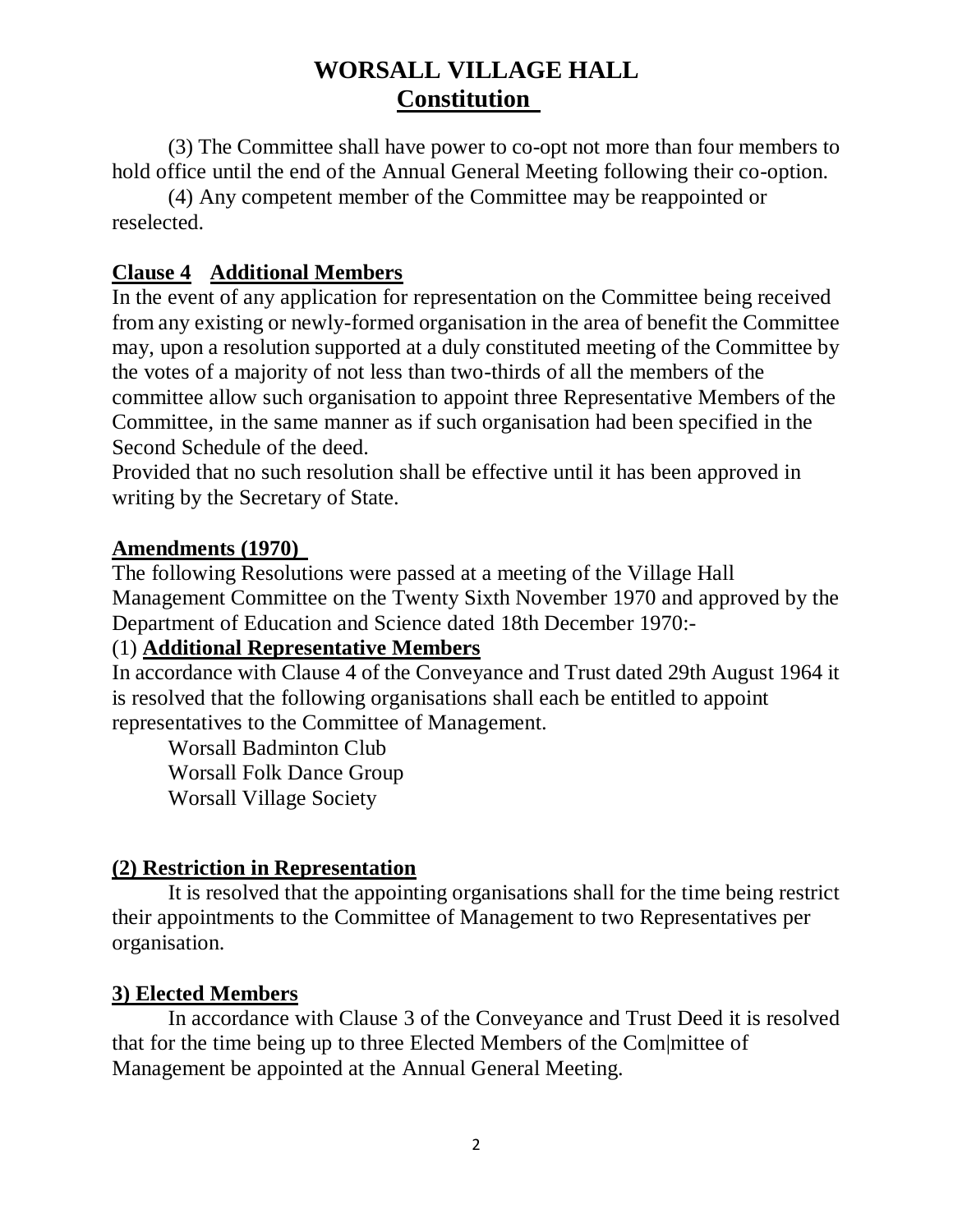## **Clause 5 Casual Vacancies**

Upon the concurrence of a casual vacancy the Committee shall cause a note thereof to be entered in their minute book at their next meeting, and if in the office of Representative Member, it shall be notified as soon as possible to the proper appointing organisation. A casual vacancy in the office of Elected Member may be filled by the Committee and in the office of Representative Member by the proper appointing organisation.

A member appointed to fill a casual vacancy shall hold office only for the unexpired term of office of Representative Member by the proper appointing organisation.

A member appointed to fill a casual vacancy shall hold office for the unexpired term of office of the Member in whose place he is appointed.

### **Clause 6 Failure to Appoint**

The proceedings of the Committee shall not be invalidated by any failure to appoint or any defect in the appointment election or qualification of any Member.

### **Clause 7 Declaration of Members**

No person shall be entitled to act as a Member of the Committee, whether on a first or on any subsequent entry into office, until after signing in the minute book of the Committee a declaration of acceptance and of willingness to act in the trusts of the Deed.

#### **Clause 8 Members not to be personally interested in the Foundation**

Except with the approval in writing of the Secretary of State, no Member of the Committee or his or her spouse, shall take or hold any interest in any property belonging to the Foundation, otherwise than as a trustee for the purposes thereof or receive away remuneration or be interested in the supply of work or goods, at the cost of the Foundation.

## **Clause 9 Determination of Membership.**

Any member who is adjudged bankrupt, or who makes a composition or arrangement with his creditors, or who is incapacitated from acting, or who communicates in writing to the committee a wish to resign shall thereupon cease to be a Member.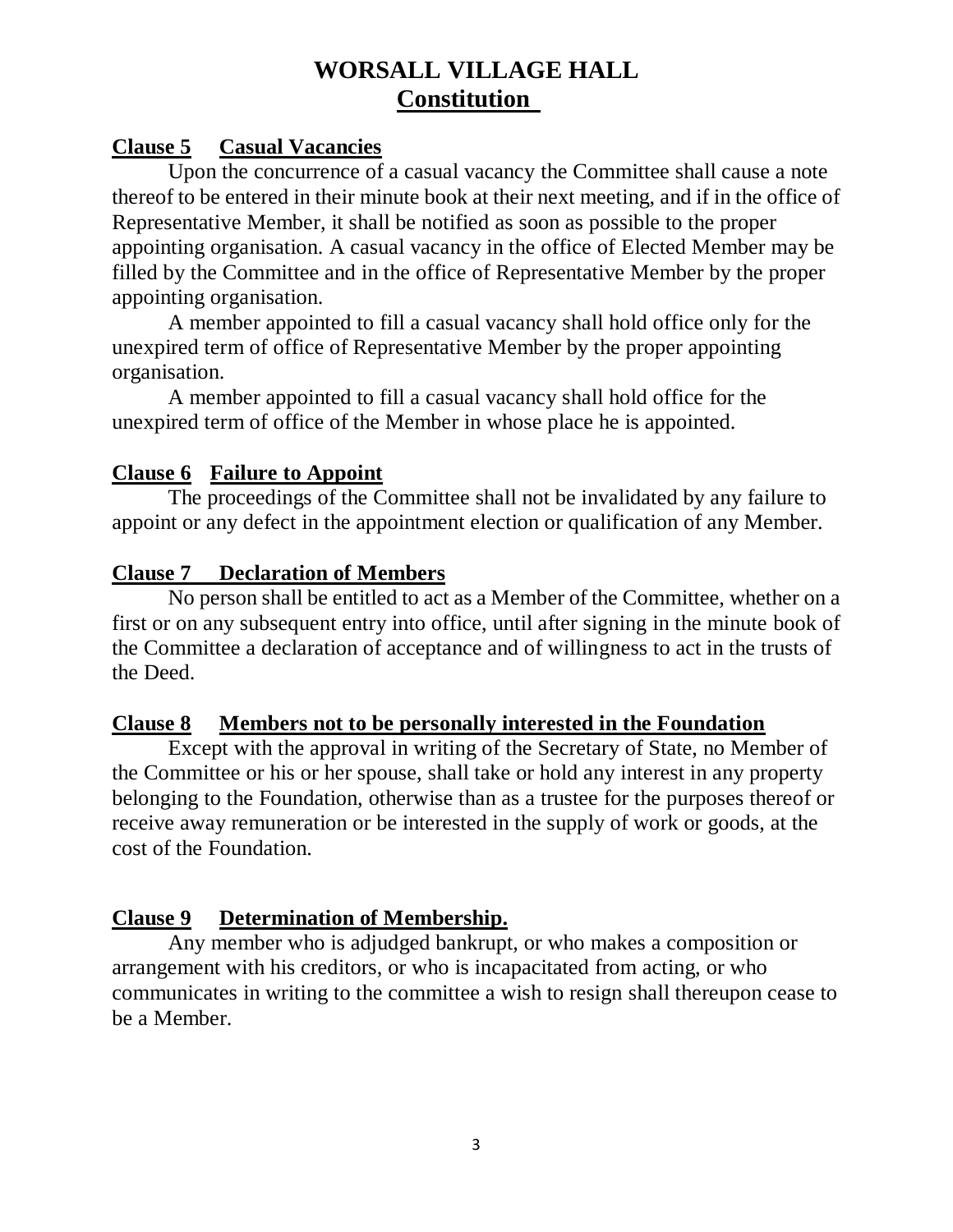#### **Clause 10 Meetings of Committee**

The committee shall hold at least two ordinary meetings in each year and may hold such other ordinary meetings as may be required. A special meeting may be summoned at any time by the Chairman or and two members upon seven clear days notice being given to all the other members of the matters to be discussed.

#### **Clause 11 Chairman and Vice - Chairman**

The Committee, at their first meeting each year after the Annual General Meeting, shall elect one of their number to be Chairman of their meetings and may elect one of their number to be Vice- Chairman. The Chairman and Vice-chairman shall continue in office until their successors are respectively-elected.

 If the Chairman is absent from any meeting, the Vice-chairman (if any) shall president otherwise the members present shall, before any other business is transacted, choose one of their number to preside at that meeting.

#### **Clause 12 Voting**

Every matter shall ( except as in this Deed provided ) be determined by the majority of the members present and voting on the question. In case of equality of votes the Chairman of the meeting shall have a second or casting vote.

#### **Clause 13 Annual General meeting**

(1) There shall be an Annual General Meeting in connection with the Foundation which shall be held in the month of (April) each year or as soon as practicable thereafter.

(2) All inhabitants of the area of benefit of eighteen years of age and upwards shall be entitled to attend and vote at the Annual General Meeting.

(3) The First Annual General Meeting after the date of this Deed shall be convened by the persons specified in the Second Schedule and subsequent Annual General Meetings by the committee. Public notice of every Annual General Meeting shall be given in the area of benefit at least seven days before the date thereof by affixing a notice to some conspicuous part of the Trust property or other conspicuous place in the area of benefit and by such other means as the Committee shall think.

(4) The persons who are present at the first Annual General Meeting after the date of this deed shall, before any other business is transacted, appoint a Chairman of the meeting. The Chairman of subsequent Annual General Meetings shall be the Chairman for the time being of the Committee. In his absence the Vice-Chairman (if any) shall take the chair but if neither is present, the persons present shall, before any other business is transacted appoint a Chairman of the Meeting.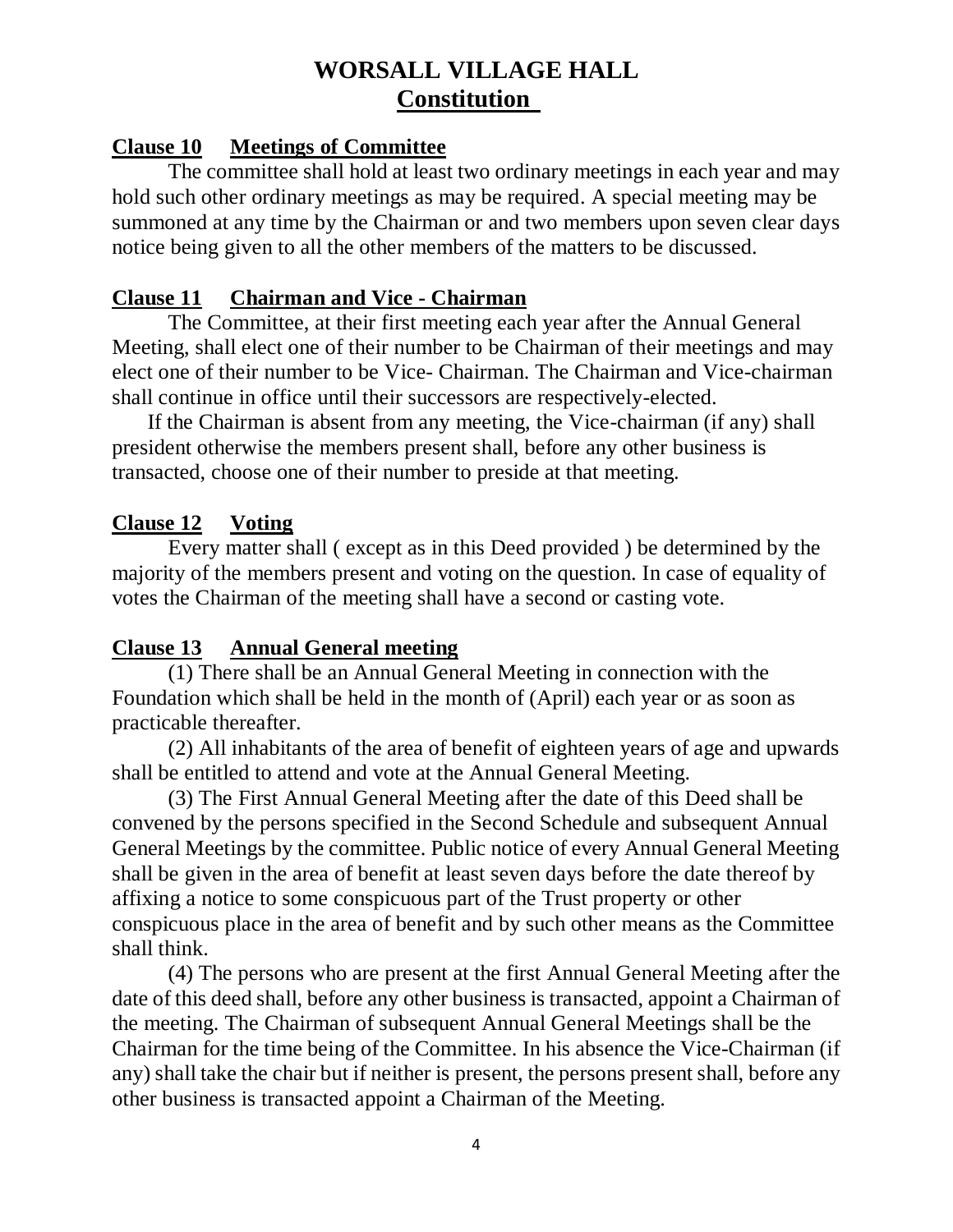(5)The Committee shall present to each Annual General Meeting the reports and accounts of the foundation for the preceding year.

## **Clause 14 Application of income.**

After payment of any expenses of administration the net income shall be applied by the Committee in one or other or both of the following ways.

(a) In the maintenance, upkeep and insurance of the Trust Property and the payment of rates, taxes and other expenses in connection therewith and its use for the purposes specified in this Deed.

(b) In otherwise furthering the purposes specified in this Deed.

### **Clause 15 Repairs and Insurance**

The Committee shall keep in repair and insure against fire, burglary, public liability and other insurable risks, all the buildings of the Foundation not required to be kept in repair and insured by the lessees or tenants thereof.

### **Clause 16 Surplus Cash**

Any sum of cash at any time belonging to the Foundation and not needed as a balance for working purposes shall (unless otherwise directed by the Secretary of State) be treated as capital and invested.

#### **Clause 17 Further Endowments**

The Committee may receive any additional donations or endowments for the general purposes of the Foundation.

## **Clause 18 Minutes and Accounts**

The Committee shall provide and keep a minute book and book of accounts. All proper accounts in relation to the Foundation shall in each year be prepared and made out, and copies sent to the Parish Council within the area of benefit or to the Chairman of the Parish Meeting of any such Parish where there is no Parish Council and (on demand) to the secretary of State.

#### **Clause 19 Use bv Other Bodies or Persons**

(1) Subject and without prejudice to any use by Committee for the purposes specified in this Deed, the Trust Property may be used, in accordance with any rules made by the Committee under Clause 22, for the said purpose, by such bodies or persons as the Committee determine free of rent but subject to a payment in respect of the expenses of and incidental to the maintenance and use of the Hall, and otherwise as may be agreed.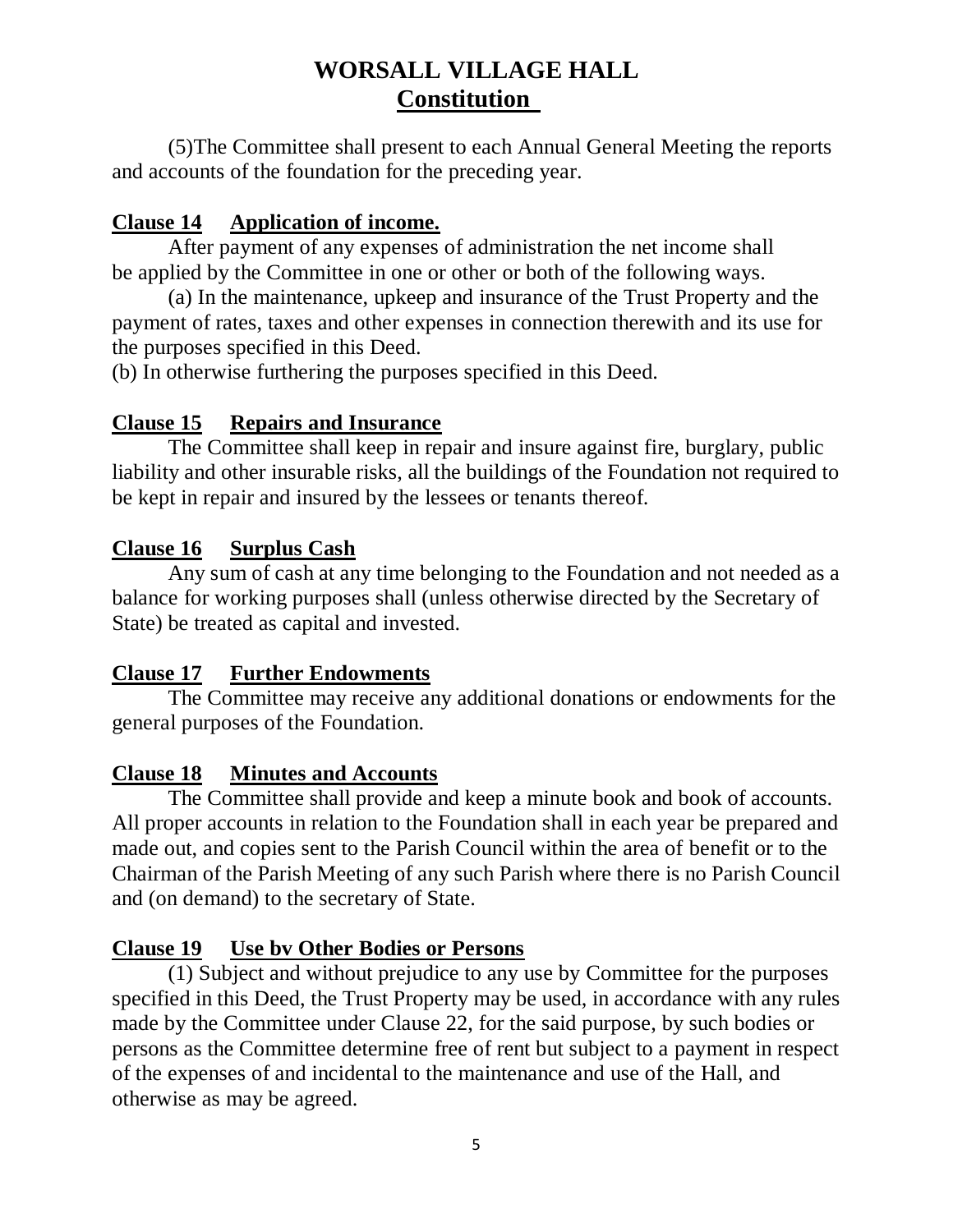(2) The Committee may from time to time permit the Trust Property, to be used otherwise than for the purposes specified in this Deed, subject to a payment sufficient at least to defray the expense incidental to the use in each case, but so as not substantially to interfere with its use for the said purpose.

### **Clause 20 Mortgages and Charges**

The Committee may with the consent of the Secretary of State from time to time by mortgages or otherwise obtain such advances on the security of the Trust Property or any part thereof as may be required for maintaining extending or improving the same or any part thereof or erecting any building thereon or for the work carried on therein and may continue or repay in whole or in part and from time to time any existing mortgage or charge on the Trust proper.

## **Clause 21 Liquidation**

If the Committee decides at any time that on the ground of expense or to otherwise it is necessary or advisable to discontinue the use of the Trust Property in whole or in part for the purposes stated in Clause 1 it shall call a meeting of the inhabitants of the age of eighteen years or upwards of the area of benefit of which meeting not less than fourteen days notice (stating the terms of the Resolution that will be proposed thereat) shall be posted in a conspicuous place or places on the Trust Property and advertised in a newspaper circulating in the area of benefit and if such decision shall be confirmed by a majority of such inhabitants present at such meeting and voting the Committee may with the consent of the Secretary of State let or sell the Trust Property or any part thereof. All monies arising from such letting or sale (after satisfaction of any liabilities properly payable thereout) shall with such consent as aforesaid be applied either in the purchase of other property, approved by the Committee and to be held upon the Trust for the purposes and subject to the provisions hereinbefore set forth (including this power) or as near thereto as the circumstances will permit or towards such other charitable purposes or objects for the benefit of the inhabitants of the area of benefit as may be approved by the Secretary of State and meanwhile such monies shall be invested in the name of the Official Custodian for Charities and any income arising therefrom shall either be accumulated (for such time as may be allotted by allowed by law) by investing the same and the resulting income thereof in like manner as an addition to and to be applied as the capital of such investments or shall be used for any purpose for which income of the Trust Property may be properly applied.